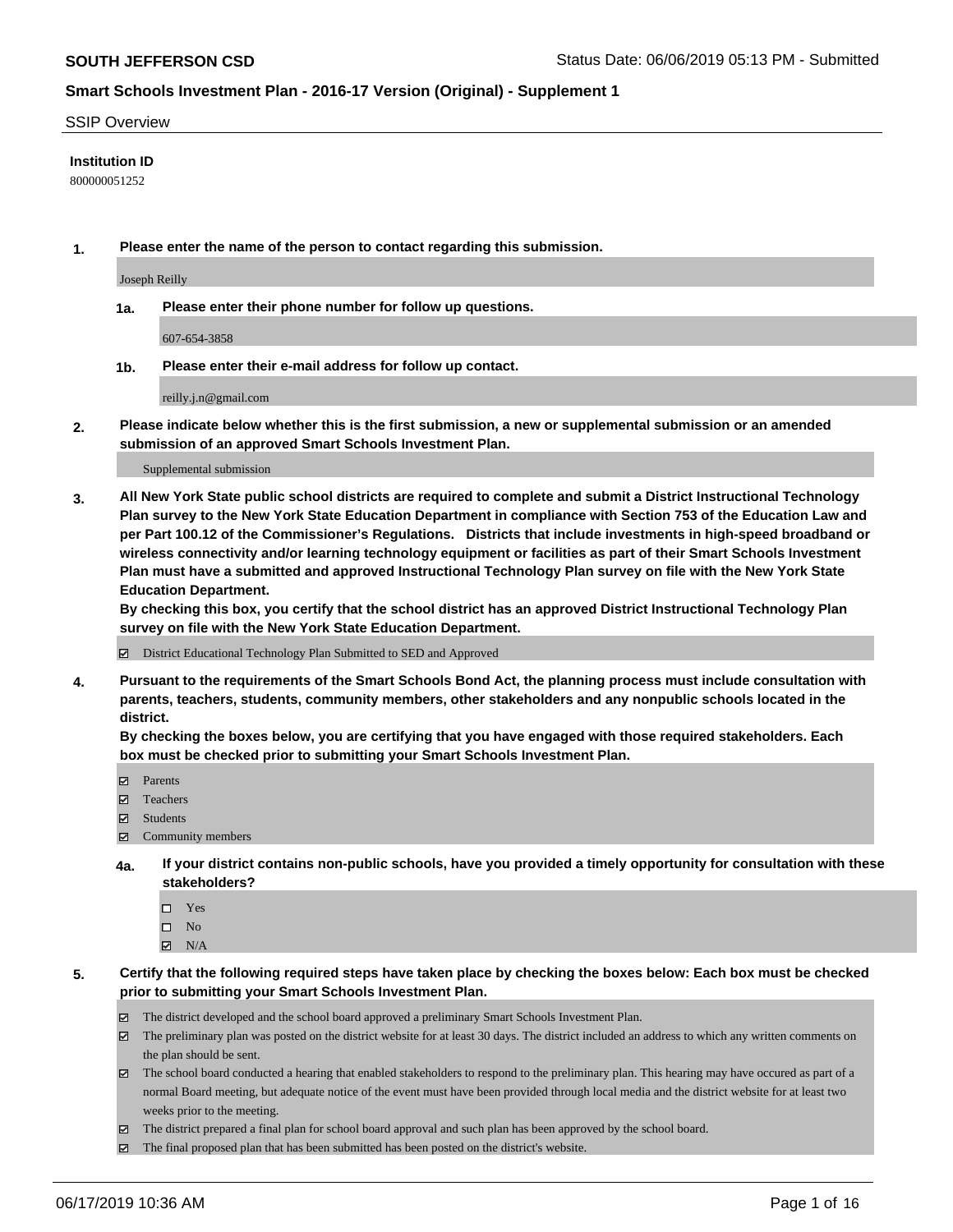SSIP Overview

**5a. Please upload the proposed Smart Schools Investment Plan (SSIP) that was posted on the district's website, along with any supporting materials. Note that this should be different than your recently submitted Educational Technology Survey. The Final SSIP, as approved by the School Board, should also be posted on the website and remain there during the course of the projects contained therein.**

Smart Schools Investment Plan Presentation Phase 2.pdf

**5b. Enter the webpage address where the final Smart Schools Investment Plan is posted. The Plan should remain posted for the life of the included projects.**

http://www.spartanpride.org/news/district\_news/Smart%20Schools%20Investment%20Plan%20Phase%202

**6. Please enter an estimate of the total number of students and staff that will benefit from this Smart Schools Investment Plan based on the cumulative projects submitted to date.**

2,080

**7. An LEA/School District may partner with one or more other LEA/School Districts to form a consortium to pool Smart Schools Bond Act funds for a project that meets all other Smart School Bond Act requirements. Each school district participating in the consortium will need to file an approved Smart Schools Investment Plan for the project and submit a signed Memorandum of Understanding that sets forth the details of the consortium including the roles of each respective district.**

 $\Box$  The district plans to participate in a consortium to partner with other school district(s) to implement a Smart Schools project.

#### **8. Please enter the name and 6-digit SED Code for each LEA/School District participating in the Consortium.**

| Partner LEA/District | <b>ISED BEDS Code</b> |
|----------------------|-----------------------|
| (No Response)        | (No Response)         |

#### **9. Please upload a signed Memorandum of Understanding with all of the participating Consortium partners.**

(No Response)

**10. Your district's Smart Schools Bond Act Allocation is:**

\$1,982,406

**11. Enter the budget sub-allocations by category that you are submitting for approval at this time. If you are not budgeting SSBA funds for a category, please enter 0 (zero.) If the value entered is \$0, you will not be required to complete that survey question.**

|                                       | Sub-<br>Allocations |
|---------------------------------------|---------------------|
| School Connectivity                   | $\mathbf 0$         |
| Connectivity Projects for Communities | $\overline{0}$      |
| <b>Classroom Technology</b>           | $\Omega$            |
| Pre-Kindergarten Classrooms           | $\Omega$            |
| Replace Transportable Classrooms      |                     |
| High-Tech Security Features           | 729,253             |
| Totals:                               | 729,253             |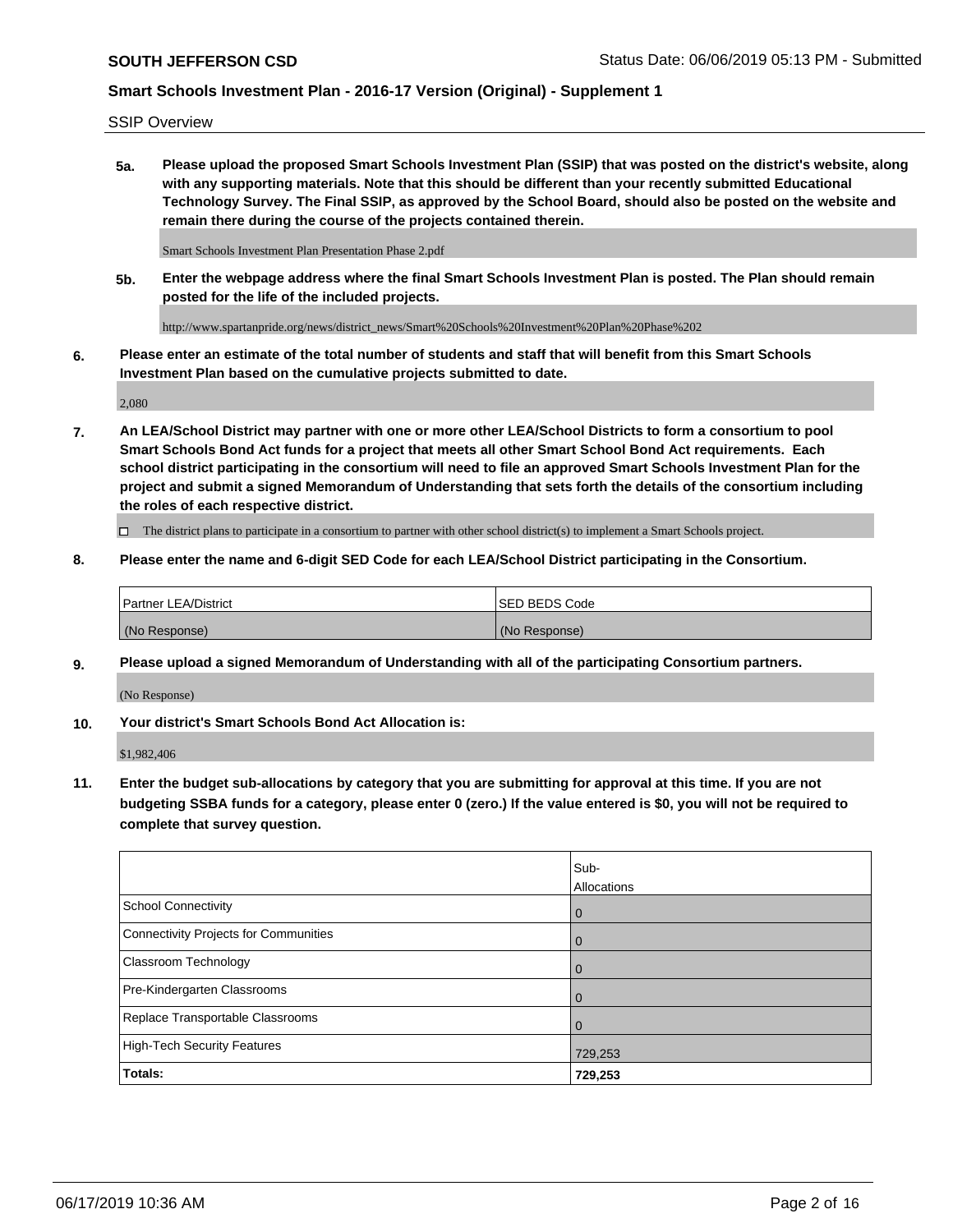School Connectivity

- **1. In order for students and faculty to receive the maximum benefit from the technology made available under the Smart Schools Bond Act, their school buildings must possess sufficient connectivity infrastructure to ensure that devices can be used during the school day. Smart Schools Investment Plans must demonstrate that:**
	- **• sufficient infrastructure that meets the Federal Communications Commission's 100 Mbps per 1,000 students standard currently exists in the buildings where new devices will be deployed, or**
	- **• is a planned use of a portion of Smart Schools Bond Act funds, or**
	- **• is under development through another funding source.**

**Smart Schools Bond Act funds used for technology infrastructure or classroom technology investments must increase the number of school buildings that meet or exceed the minimum speed standard of 100 Mbps per 1,000 students and staff within 12 months. This standard may be met on either a contracted 24/7 firm service or a "burstable" capability. If the standard is met under the burstable criteria, it must be:**

**1. Specifically codified in a service contract with a provider, and**

**2. Guaranteed to be available to all students and devices as needed, particularly during periods of high demand, such as computer-based testing (CBT) periods.**

**Please describe how your district already meets or is planning to meet this standard within 12 months of plan submission.**

(No Response)

**1a. If a district believes that it will be impossible to meet this standard within 12 months, it may apply for a waiver of this requirement, as described on the Smart Schools website. The waiver must be filed and approved by SED prior to submitting this survey.**

 $\Box$  By checking this box, you are certifying that the school district has an approved waiver of this requirement on file with the New York State Education Department.

#### **2. Connectivity Speed Calculator (Required)**

|                         | l Number of<br><b>Students</b> | Multiply by<br>100 Kbps | Divide by 1000 Current Speed<br>to Convert to<br>Required<br>l Speed in Mb | lin Mb           | Expected<br>Speed to be<br>Attained Within   Required<br>12 Months | <b>Expected Date</b><br>When<br>Speed Will be<br>Met |
|-------------------------|--------------------------------|-------------------------|----------------------------------------------------------------------------|------------------|--------------------------------------------------------------------|------------------------------------------------------|
| <b>Calculated Speed</b> | (No<br>Response)               | (No Response)           | (No<br>Response)                                                           | (No<br>Response) | (No<br>Response)                                                   | (No<br>Response)                                     |

**3. Describe how you intend to use Smart Schools Bond Act funds for high-speed broadband and/or wireless connectivity projects in school buildings.**

(No Response)

**4. Describe the linkage between the district's District Instructional Technology Plan and the proposed projects. (There should be a link between your response to this question and your response to Question 1 in Part E. Curriculum and Instruction "What are the district's plans to use digital connectivity and technology to improve teaching and learning?)**

(No Response)

**5. If the district wishes to have students and staff access the Internet from wireless devices within the school building, or in close proximity to it, it must first ensure that it has a robust Wi-Fi network in place that has sufficient bandwidth to meet user demand.**

**Please describe how you have quantified this demand and how you plan to meet this demand.**

(No Response)

**6. As indicated on Page 5 of the guidance, the Office of Facilities Planning will have to conduct a preliminary review**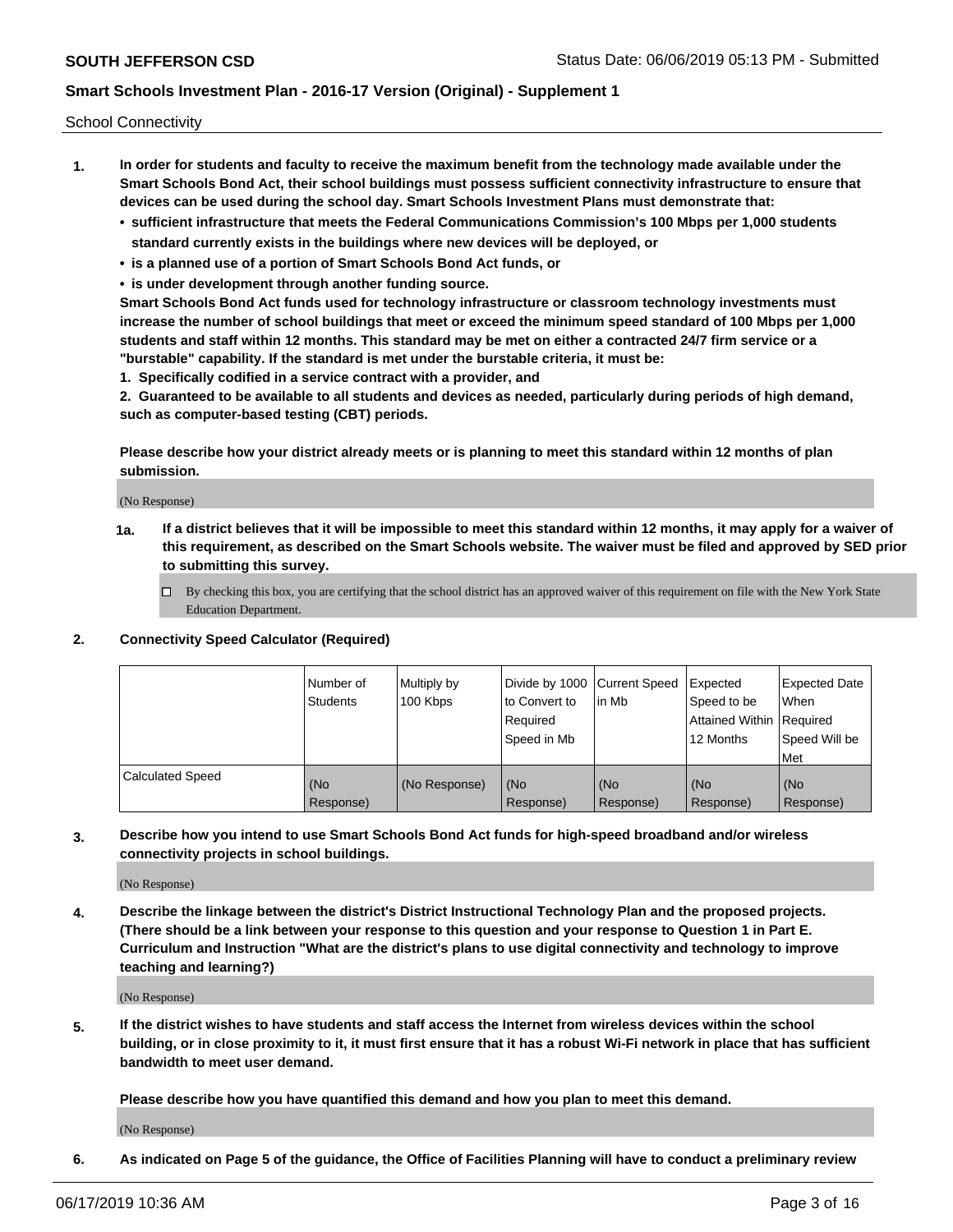School Connectivity

**of all capital projects, including connectivity projects.**

**Please indicate on a separate row each project number given to you by the Office of Facilities Planning.**

| Project Number |  |
|----------------|--|
|                |  |
| (No Response)  |  |
|                |  |

**7. Certain high-tech security and connectivity infrastructure projects may be eligible for an expedited review process as determined by the Office of Facilities Planning.**

**Was your project deemed eligible for streamlined review?**

(No Response)

**8. Include the name and license number of the architect or engineer of record.**

| Name          | License Number |
|---------------|----------------|
| (No Response) | (No Response)  |

**9. If you are submitting an allocation for School Connectivity complete this table. Note that the calculated Total at the bottom of the table must equal the Total allocation for this category that you entered in the SSIP Overview overall budget.** 

|                                            | Sub-          |
|--------------------------------------------|---------------|
|                                            | Allocation    |
| Network/Access Costs                       | (No Response) |
| Outside Plant Costs                        | (No Response) |
| School Internal Connections and Components | (No Response) |
| <b>Professional Services</b>               | (No Response) |
| Testing                                    | (No Response) |
| <b>Other Upfront Costs</b>                 | (No Response) |
| <b>Other Costs</b>                         | (No Response) |
| Totals:                                    | 0             |

**10. Please detail the type, quantity, per unit cost and total cost of the eligible items under each sub-category. This is especially important for any expenditures listed under the "Other" category. All expenditures must be eligible for tax-exempt financing to be reimbursed through the SSBA. Sufficient detail must be provided so that we can verify this is the case. If you have any questions, please contact us directly through smartschools@nysed.gov. NOTE: Wireless Access Points should be included in this category, not under Classroom Educational Technology, except those that will be loaned/purchased for nonpublic schools.**

| Select the allowable expenditure | Item to be purchased | Quantity      | <b>Cost per Item</b> | <b>Total Cost</b> |
|----------------------------------|----------------------|---------------|----------------------|-------------------|
| type.                            |                      |               |                      |                   |
| Repeat to add another item under |                      |               |                      |                   |
| each type.                       |                      |               |                      |                   |
| (No Response)                    | (No Response)        | (No Response) | (No Response)        | (No Response)     |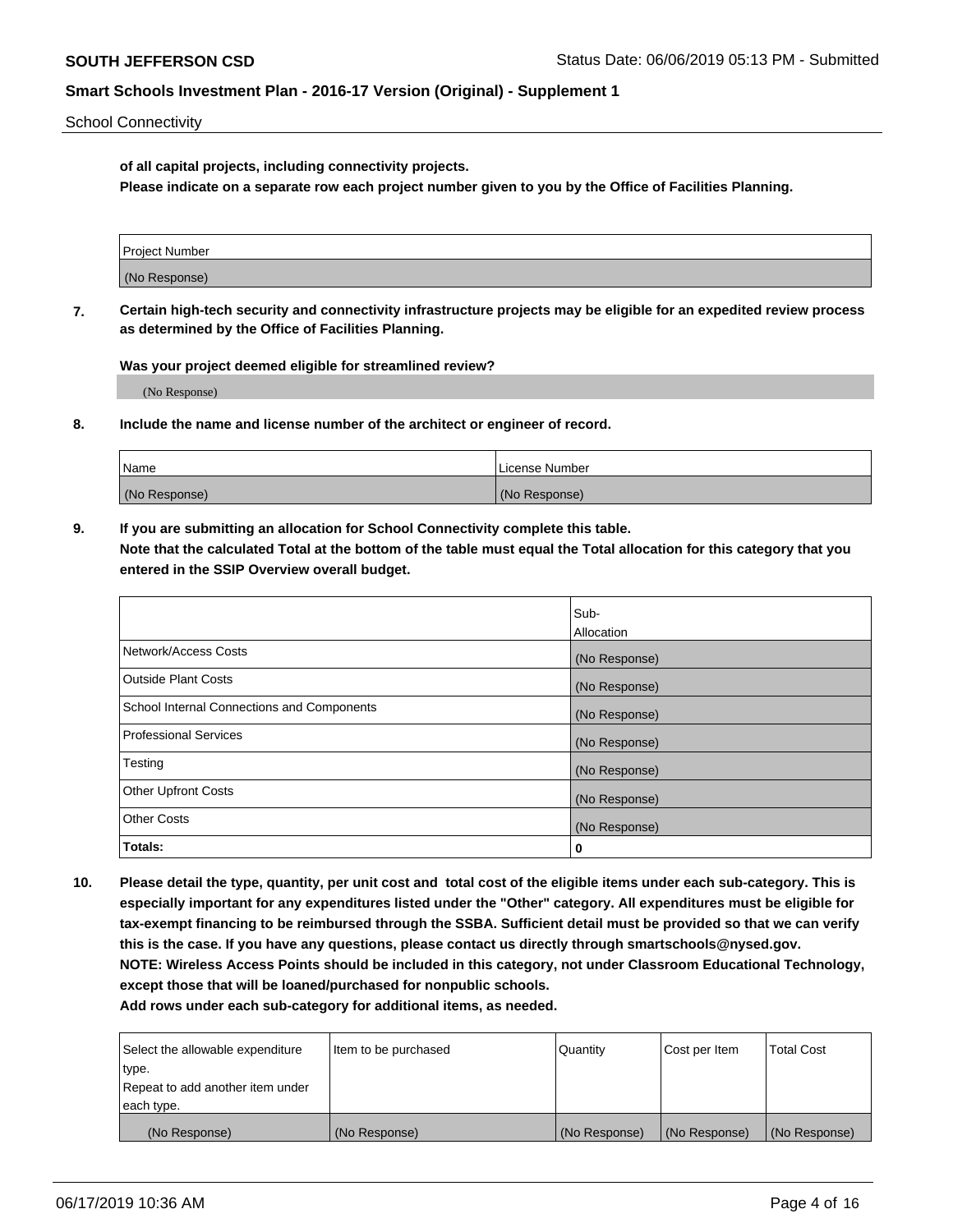Community Connectivity (Broadband and Wireless)

**1. Describe how you intend to use Smart Schools Bond Act funds for high-speed broadband and/or wireless connectivity projects in the community.**

(No Response)

**2. Please describe how the proposed project(s) will promote student achievement and increase student and/or staff access to the Internet in a manner that enhances student learning and/or instruction outside of the school day and/or school building.**

(No Response)

**3. Community connectivity projects must comply with all the necessary local building codes and regulations (building and related permits are not required prior to plan submission).**

 $\Box$  I certify that we will comply with all the necessary local building codes and regulations.

**4. Please describe the physical location of the proposed investment.**

(No Response)

**5. Please provide the initial list of partners participating in the Community Connectivity Broadband Project, along with their Federal Tax Identification (Employer Identification) number.**

| <b>Project Partners</b> | Federal ID#   |
|-------------------------|---------------|
| (No Response)           | (No Response) |

**6. If you are submitting an allocation for Community Connectivity, complete this table.**

**Note that the calculated Total at the bottom of the table must equal the Total allocation for this category that you entered in the SSIP Overview overall budget.**

|                             | Sub-Allocation |
|-----------------------------|----------------|
| Network/Access Costs        | (No Response)  |
| <b>Outside Plant Costs</b>  | (No Response)  |
| <b>Tower Costs</b>          | (No Response)  |
| Customer Premises Equipment | (No Response)  |
| Professional Services       | (No Response)  |
| Testing                     | (No Response)  |
| <b>Other Upfront Costs</b>  | (No Response)  |
| <b>Other Costs</b>          | (No Response)  |
| Totals:                     | 0              |

**7. Please detail the type, quantity, per unit cost and total cost of the eligible items under each sub-category. This is especially important for any expenditures listed under the "Other" category. All expenditures must be capital-bond eligible to be reimbursed through the SSBA. If you have any questions, please contact us directly through smartschools@nysed.gov.**

| Select the allowable expenditure<br>type. | Item to be purchased | Quantity      | Cost per Item | <b>Total Cost</b> |
|-------------------------------------------|----------------------|---------------|---------------|-------------------|
| Repeat to add another item under          |                      |               |               |                   |
| each type.                                |                      |               |               |                   |
| (No Response)                             | (No Response)        | (No Response) | (No Response) | (No Response)     |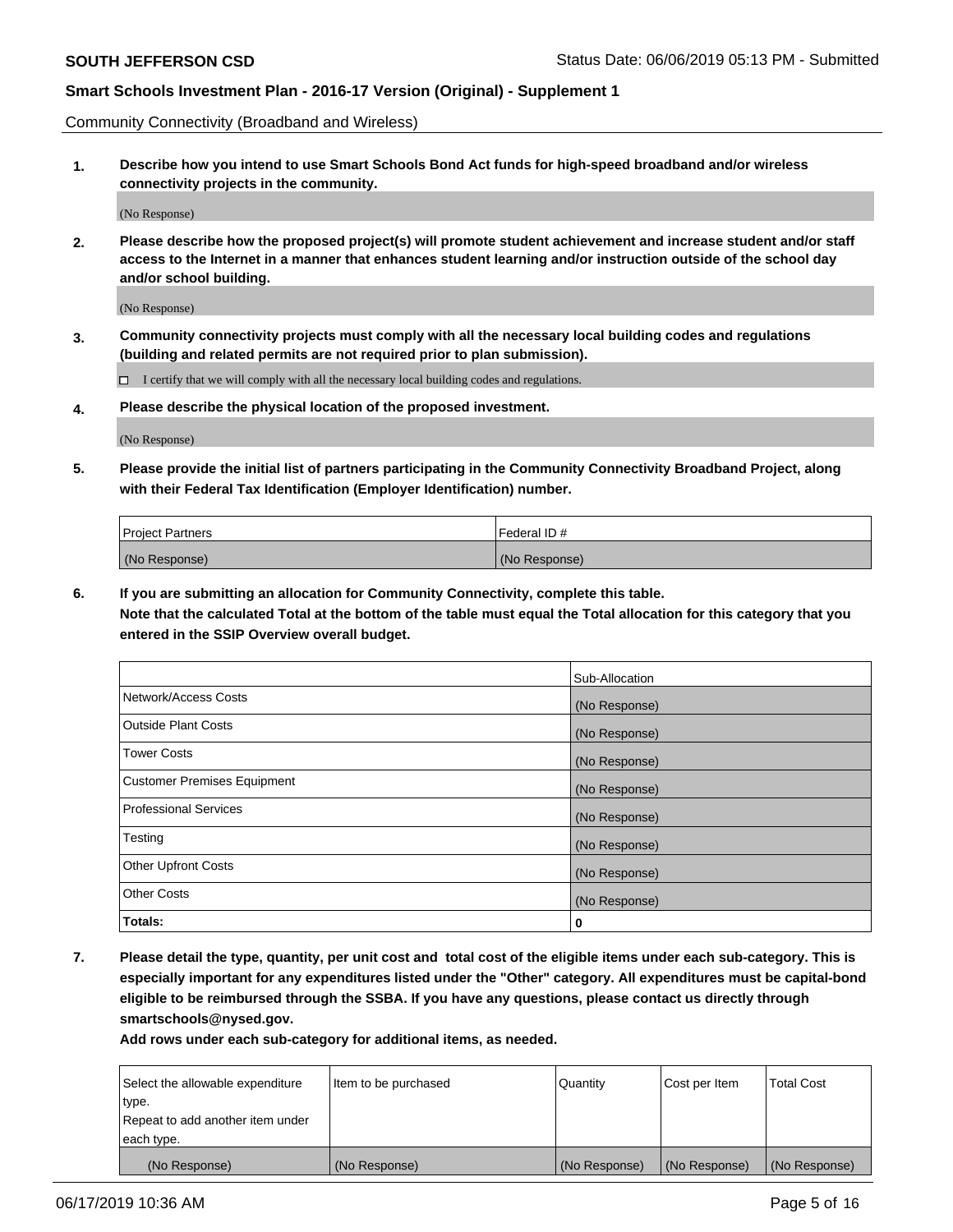#### Classroom Learning Technology

**1. In order for students and faculty to receive the maximum benefit from the technology made available under the Smart Schools Bond Act, their school buildings must possess sufficient connectivity infrastructure to ensure that devices can be used during the school day. Smart Schools Investment Plans must demonstrate that sufficient infrastructure that meets the Federal Communications Commission's 100 Mbps per 1,000 students standard currently exists in the buildings where new devices will be deployed, or is a planned use of a portion of Smart Schools Bond Act funds, or is under development through another funding source. Smart Schools Bond Act funds used for technology infrastructure or classroom technology investments must increase the number of school buildings that meet or exceed the minimum speed standard of 100 Mbps per 1,000**

**students and staff within 12 months. This standard may be met on either a contracted 24/7 firm service or a "burstable" capability. If the standard is met under the burstable criteria, it must be:**

**1. Specifically codified in a service contract with a provider, and**

**2. Guaranteed to be available to all students and devices as needed, particularly during periods of high demand, such as computer-based testing (CBT) periods.**

**Please describe how your district already meets or is planning to meet this standard within 12 months of plan submission.**

(No Response)

- **1a. If a district believes that it will be impossible to meet this standard within 12 months, it may apply for a waiver of this requirement, as described on the Smart Schools website. The waiver must be filed and approved by SED prior to submitting this survey.**
	- By checking this box, you are certifying that the school district has an approved waiver of this requirement on file with the New York State Education Department.

#### **2. Connectivity Speed Calculator (Required)**

|                         | l Number of<br>Students | Multiply by<br>100 Kbps | to Convert to<br>Required<br>Speed in Mb | Divide by 1000 Current Speed Expected<br>l in Mb | Speed to be<br>Attained Within Required<br>12 Months | <b>Expected Date</b><br>When<br>Speed Will be<br>Met |
|-------------------------|-------------------------|-------------------------|------------------------------------------|--------------------------------------------------|------------------------------------------------------|------------------------------------------------------|
| <b>Calculated Speed</b> | (No<br>Response)        | (No Response)           | (No<br>Response)                         | (No<br>Response)                                 | (No<br>Response)                                     | (No<br>Response)                                     |

**3. If the district wishes to have students and staff access the Internet from wireless devices within the school building, or in close proximity to it, it must first ensure that it has a robust Wi-Fi network in place that has sufficient bandwidth to meet user demand.**

**Please describe how you have quantified this demand and how you plan to meet this demand.**

(No Response)

**4. All New York State public school districts are required to complete and submit an Instructional Technology Plan survey to the New York State Education Department in compliance with Section 753 of the Education Law and per Part 100.12 of the Commissioner's Regulations.**

**Districts that include educational technology purchases as part of their Smart Schools Investment Plan must have a submitted and approved Instructional Technology Plan survey on file with the New York State Education Department.**

- $\Box$  By checking this box, you are certifying that the school district has an approved Instructional Technology Plan survey on file with the New York State Education Department.
- **5. Describe the devices you intend to purchase and their compatibility with existing or planned platforms or systems. Specifically address the adequacy of each facility's electrical, HVAC and other infrastructure necessary to install and support the operation of the planned technology.**

(No Response)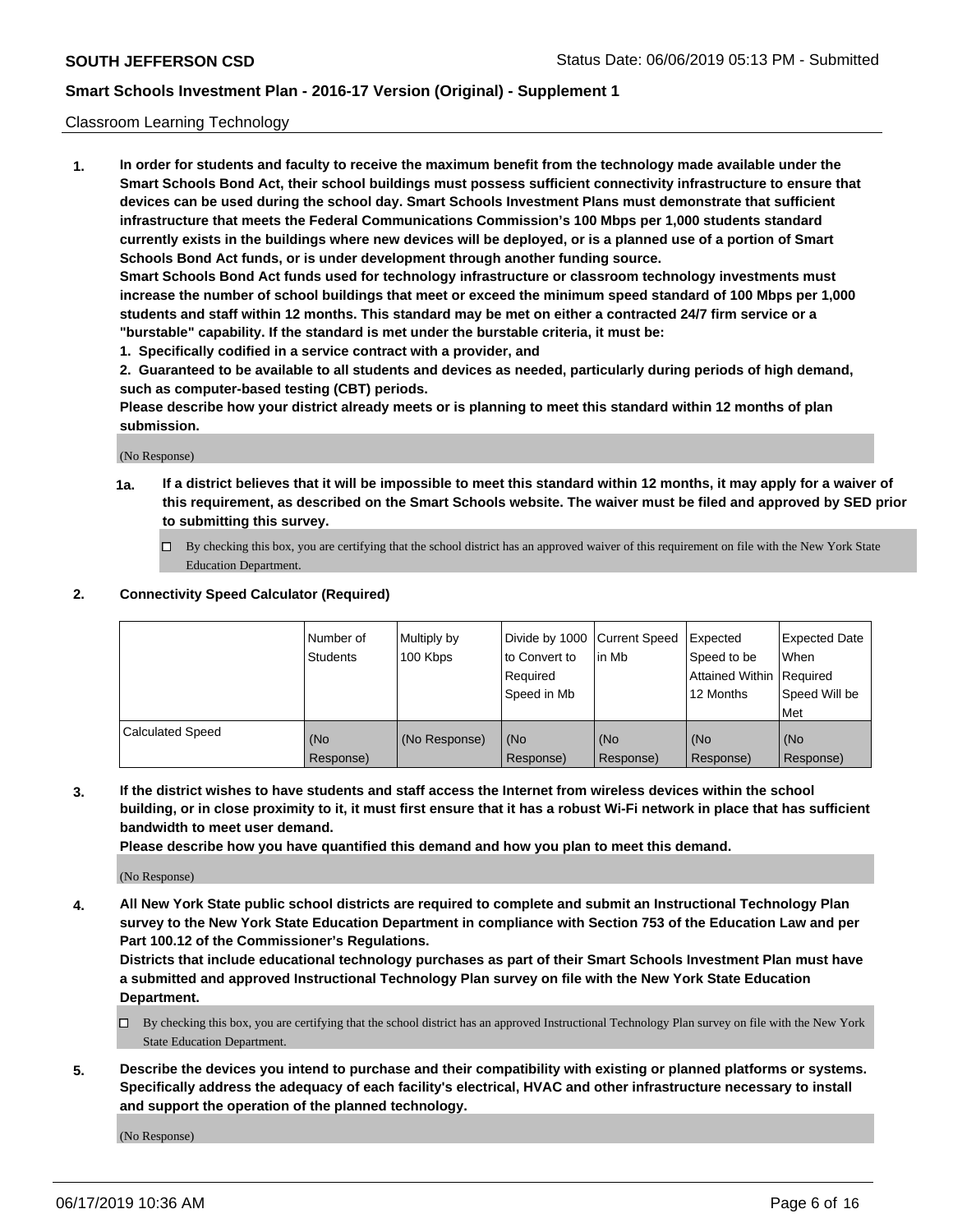#### Classroom Learning Technology

- **6. Describe how the proposed technology purchases will:**
	- **> enhance differentiated instruction;**
	- **> expand student learning inside and outside the classroom;**
	- **> benefit students with disabilities and English language learners; and**
	- **> contribute to the reduction of other learning gaps that have been identified within the district.**

**The expectation is that districts will place a priority on addressing the needs of students who struggle to succeed in a rigorous curriculum. Responses in this section should specifically address this concern and align with the district's Instructional Technology Plan (in particular Question 2 of E. Curriculum and Instruction: "Does the district's instructional technology plan address the needs of students with disabilities to ensure equitable access to instruction, materials and assessments?" and Question 3 of the same section: "Does the district's instructional technology plan address the provision of assistive technology specifically for students with disabilities to ensure access to and participation in the general curriculum?"**

(No Response)

**7. Where appropriate, describe how the proposed technology purchases will enhance ongoing communication with parents and other stakeholders and help the district facilitate technology-based regional partnerships, including distance learning and other efforts.**

(No Response)

**8. Describe the district's plan to provide professional development to ensure that administrators, teachers and staff can employ the technology purchased to enhance instruction successfully.**

**Note: This response should be aligned and expanded upon in accordance with your district's response to Question 1 of F. Professional Development of your Instructional Technology Plan: "Please provide a summary of professional development offered to teachers and staff, for the time period covered by this plan, to support technology to enhance teaching and learning. Please include topics, audience and method of delivery within your summary."**

(No Response)

- **9. Districts must contact the SUNY/CUNY teacher preparation program that supplies the largest number of the district's new teachers to request advice on innovative uses and best practices at the intersection of pedagogy and educational technology.**
	- By checking this box, you certify that you have contacted the SUNY/CUNY teacher preparation program that supplies the largest number of your new teachers to request advice on these issues.
	- **9a. Please enter the name of the SUNY or CUNY Institution that you contacted.**

(No Response)

**9b. Enter the primary Institution phone number.**

(No Response)

**9c. Enter the name of the contact person with whom you consulted and/or will be collaborating with on innovative uses of technology and best practices.**

(No Response)

**10. A district whose Smart Schools Investment Plan proposes the purchase of technology devices and other hardware must account for nonpublic schools in the district.**

**Are there nonpublic schools within your school district?**

Yes

 $\square$  No

**11. Nonpublic Classroom Technology Loan Calculator**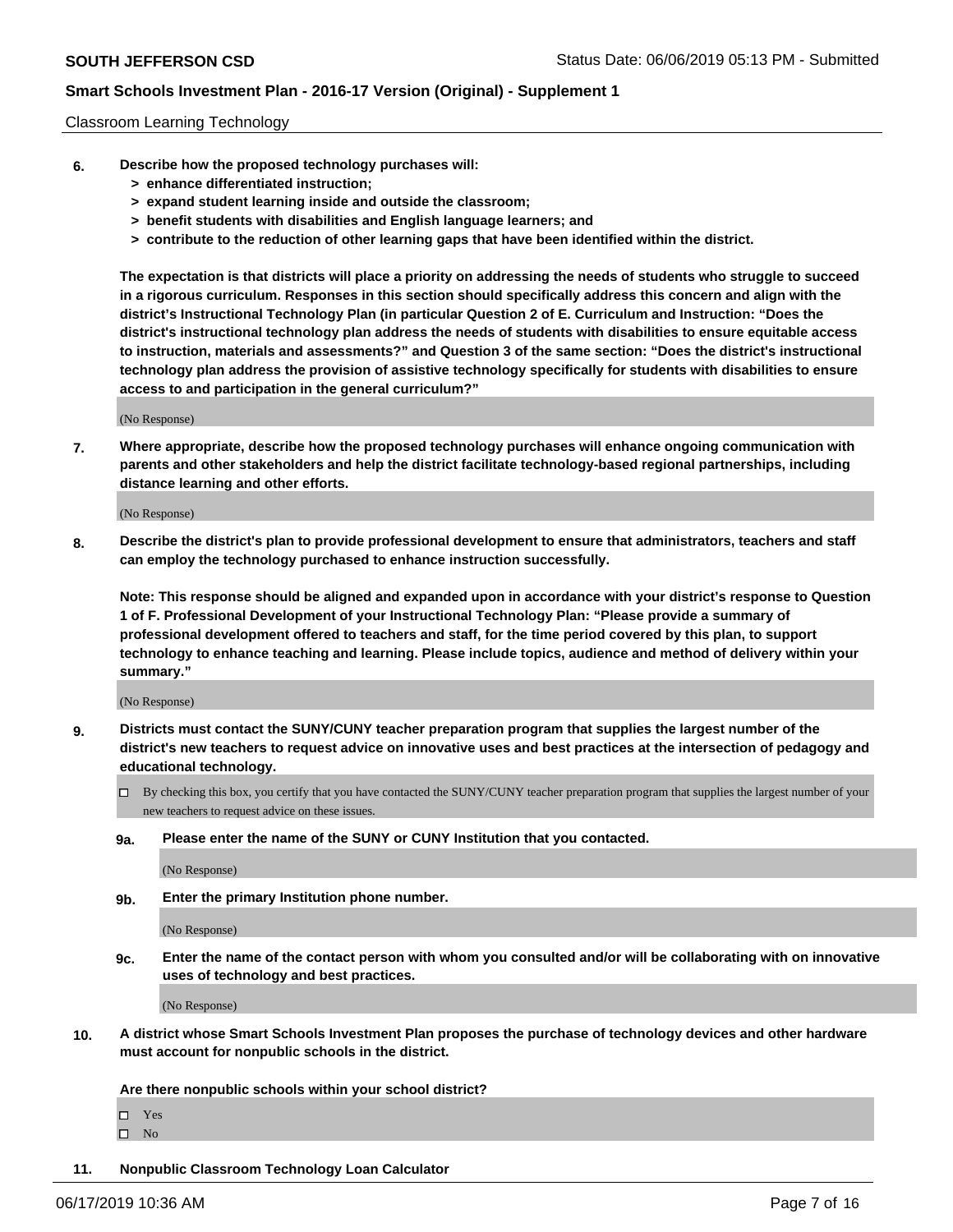#### Classroom Learning Technology

**The Smart Schools Bond Act provides that any Classroom Learning Technology purchases made using Smart Schools funds shall be lent, upon request, to nonpublic schools in the district. However, no school district shall be required to loan technology in amounts greater than the total obtained and spent on technology pursuant to the Smart Schools Bond Act and the value of such loan may not exceed the total of \$250 multiplied by the nonpublic school enrollment in the base year at the time of enactment. See:**

**http://www.p12.nysed.gov/mgtserv/smart\_schools/docs/Smart\_Schools\_Bond\_Act\_Guidance\_04.27.15\_Final.pdf.**

|                                       | 1. Classroom<br>Technology<br>Sub-allocation | 2. Public<br>l Enrollment<br>(2014-15) | l 3. Nonpublic<br>l Enrollment<br>$(2014 - 15)$ | l 4. Sum of<br>l Public and<br>l Nonpublic<br>Enrollment                                      | 15. Total Per<br>Pupil Sub-<br>l allocation | l 6. Total<br>Nonpublic Loan<br>Amount |
|---------------------------------------|----------------------------------------------|----------------------------------------|-------------------------------------------------|-----------------------------------------------------------------------------------------------|---------------------------------------------|----------------------------------------|
| Calculated Nonpublic Loan<br>l Amount |                                              |                                        |                                                 | (No Response)   (No Response)   (No Response)   (No Response)   (No Response)   (No Response) |                                             |                                        |

**12. To ensure the sustainability of technology purchases made with Smart Schools funds, districts must demonstrate a long-term plan to maintain and replace technology purchases supported by Smart Schools Bond Act funds. This sustainability plan shall demonstrate a district's capacity to support recurring costs of use that are ineligible for Smart Schools Bond Act funding such as device maintenance, technical support, Internet and wireless fees, maintenance of hotspots, staff professional development, building maintenance and the replacement of incidental items. Further, such a sustainability plan shall include a long-term plan for the replacement of purchased devices and equipment at the end of their useful life with other funding sources.**

 $\Box$  By checking this box, you certify that the district has a sustainability plan as described above.

**13. Districts must ensure that devices purchased with Smart Schools Bond funds will be distributed, prepared for use, maintained and supported appropriately. Districts must maintain detailed device inventories in accordance with generally accepted accounting principles.**

By checking this box, you certify that the district has a distribution and inventory management plan and system in place.

**14. If you are submitting an allocation for Classroom Learning Technology complete this table. Note that the calculated Total at the bottom of the table must equal the Total allocation for this category that you entered in the SSIP Overview overall budget.**

|                          | Sub-Allocation |
|--------------------------|----------------|
| Interactive Whiteboards  | (No Response)  |
| <b>Computer Servers</b>  | (No Response)  |
| <b>Desktop Computers</b> | (No Response)  |
| <b>Laptop Computers</b>  | (No Response)  |
| <b>Tablet Computers</b>  | (No Response)  |
| <b>Other Costs</b>       | (No Response)  |
| Totals:                  | 0              |

**15. Please detail the type, quantity, per unit cost and total cost of the eligible items under each sub-category. This is especially important for any expenditures listed under the "Other" category. All expenditures must be capital-bond eligible to be reimbursed through the SSBA. If you have any questions, please contact us directly through smartschools@nysed.gov.**

**Please specify in the "Item to be Purchased" field which specific expenditures and items are planned to meet the district's nonpublic loan requirement, if applicable.**

**NOTE: Wireless Access Points that will be loaned/purchased for nonpublic schools should ONLY be included in this category, not under School Connectivity, where public school districts would list them.**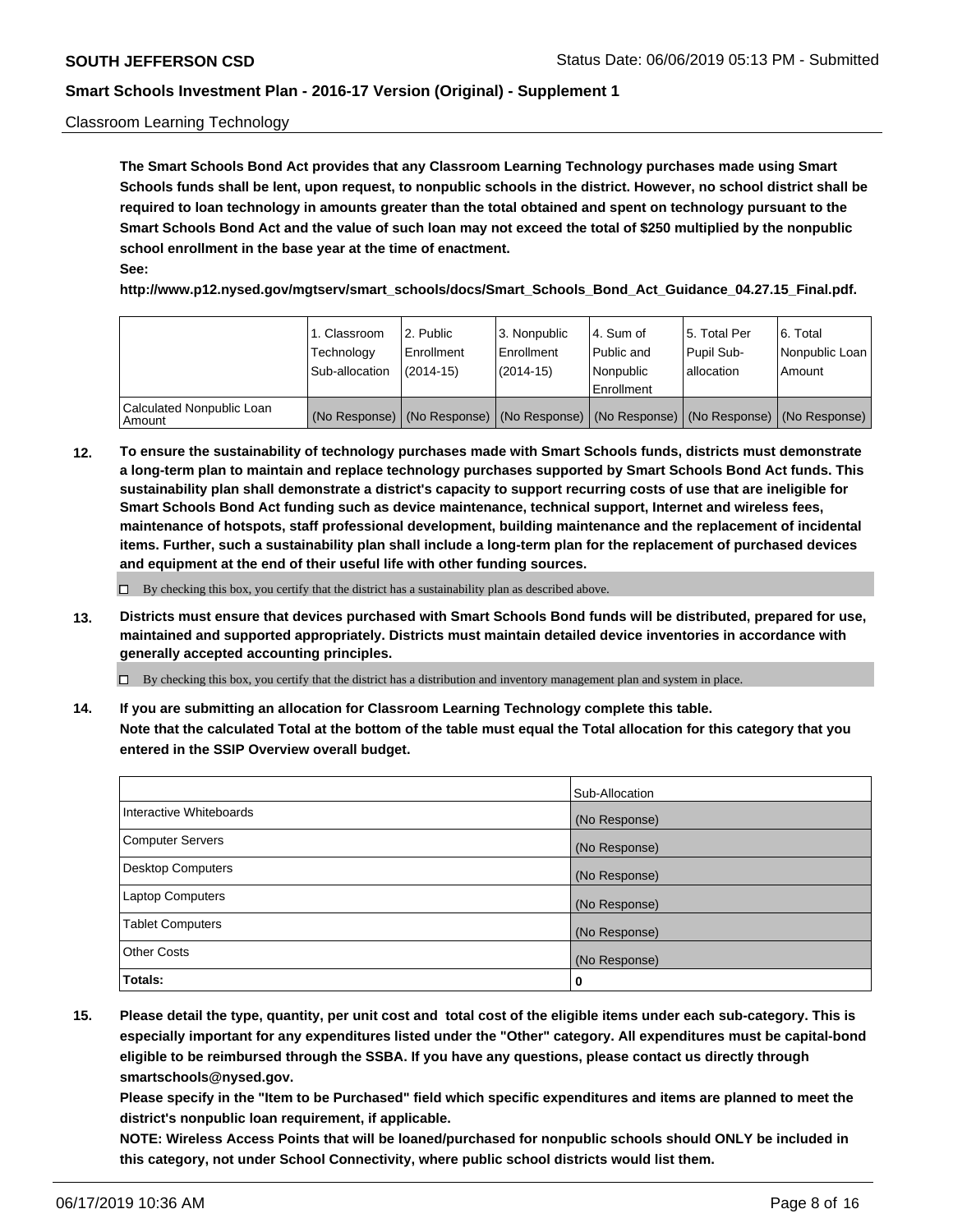Classroom Learning Technology

| Select the allowable expenditure | Iltem to be Purchased | Quantity      | Cost per Item | <b>Total Cost</b> |
|----------------------------------|-----------------------|---------------|---------------|-------------------|
| type.                            |                       |               |               |                   |
| Repeat to add another item under |                       |               |               |                   |
| each type.                       |                       |               |               |                   |
| (No Response)                    | (No Response)         | (No Response) | (No Response) | (No Response)     |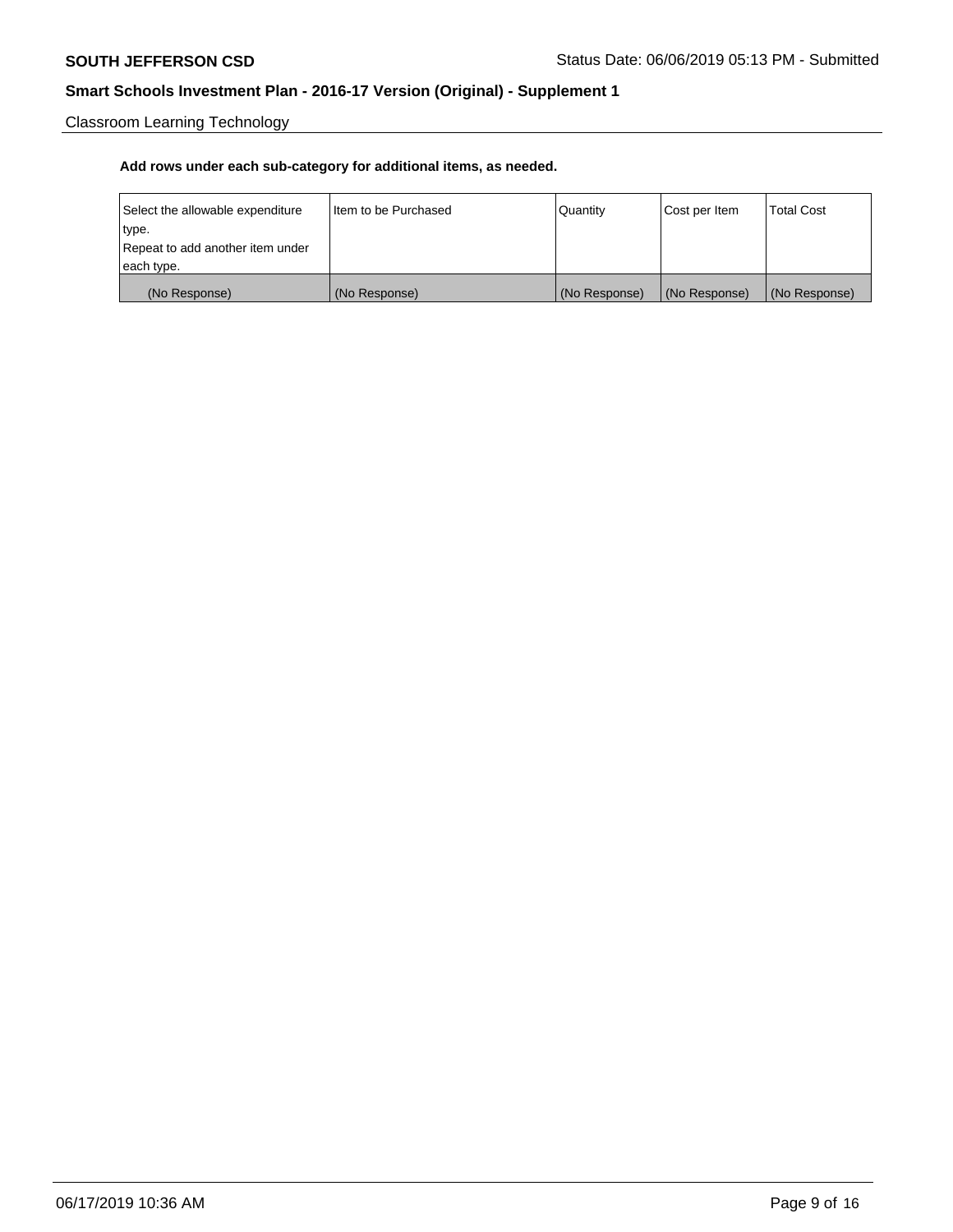#### Pre-Kindergarten Classrooms

**1. Provide information regarding how and where the district is currently serving pre-kindergarten students and justify the need for additional space with enrollment projections over 3 years.**

(No Response)

- **2. Describe the district's plan to construct, enhance or modernize education facilities to accommodate prekindergarten programs. Such plans must include:**
	- **Specific descriptions of what the district intends to do to each space;**
	- **An affirmation that pre-kindergarten classrooms will contain a minimum of 900 square feet per classroom;**
	- **The number of classrooms involved;**
	- **The approximate construction costs per classroom; and**
	- **Confirmation that the space is district-owned or has a long-term lease that exceeds the probable useful life of the improvements.**

(No Response)

**3. Smart Schools Bond Act funds may only be used for capital construction costs. Describe the type and amount of additional funds that will be required to support ineligible ongoing costs (e.g. instruction, supplies) associated with any additional pre-kindergarten classrooms that the district plans to add.**

(No Response)

**4. All plans and specifications for the erection, repair, enlargement or remodeling of school buildings in any public school district in the State must be reviewed and approved by the Commissioner. Districts that plan capital projects using their Smart Schools Bond Act funds will undergo a Preliminary Review Process by the Office of Facilities Planning.**

**Please indicate on a separate row each project number given to you by the Office of Facilities Planning.**

| Project Number |  |
|----------------|--|
| (No Response)  |  |
|                |  |

**5. If you have made an allocation for Pre-Kindergarten Classrooms, complete this table.**

**Note that the calculated Total at the bottom of the table must equal the Total allocation for this category that you entered in the SSIP Overview overall budget.**

|                                          | Sub-Allocation |
|------------------------------------------|----------------|
| Construct Pre-K Classrooms               | (No Response)  |
| Enhance/Modernize Educational Facilities | (No Response)  |
| <b>Other Costs</b>                       | (No Response)  |
| Totals:                                  | 0              |

**6. Please detail the type, quantity, per unit cost and total cost of the eligible items under each sub-category. This is especially important for any expenditures listed under the "Other" category. All expenditures must be capital-bond eligible to be reimbursed through the SSBA. If you have any questions, please contact us directly through smartschools@nysed.gov.**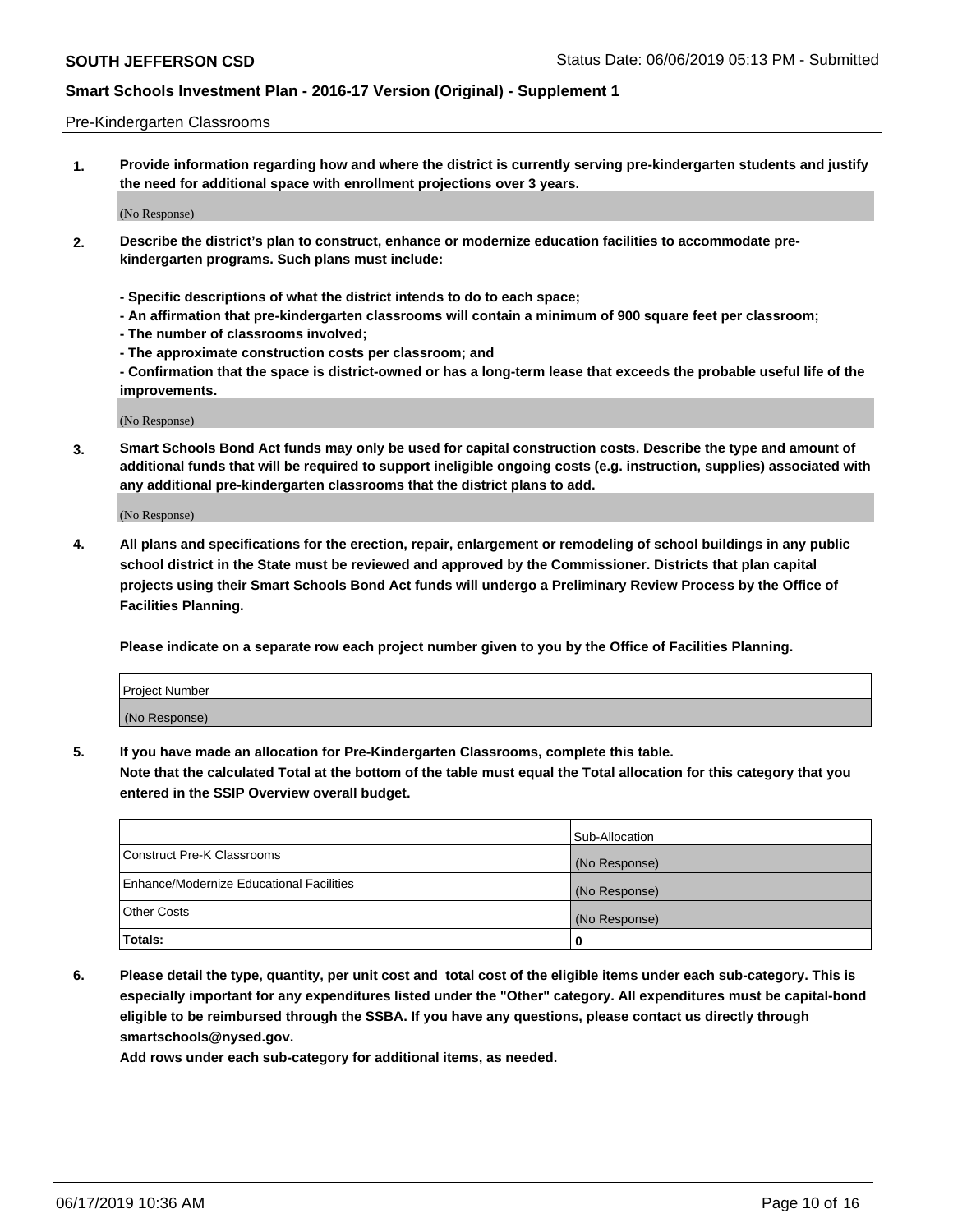Pre-Kindergarten Classrooms

| Select the allowable expenditure | Item to be purchased | Quantity      | Cost per Item | <b>Total Cost</b> |
|----------------------------------|----------------------|---------------|---------------|-------------------|
| type.                            |                      |               |               |                   |
| Repeat to add another item under |                      |               |               |                   |
| each type.                       |                      |               |               |                   |
| (No Response)                    | (No Response)        | (No Response) | (No Response) | (No Response)     |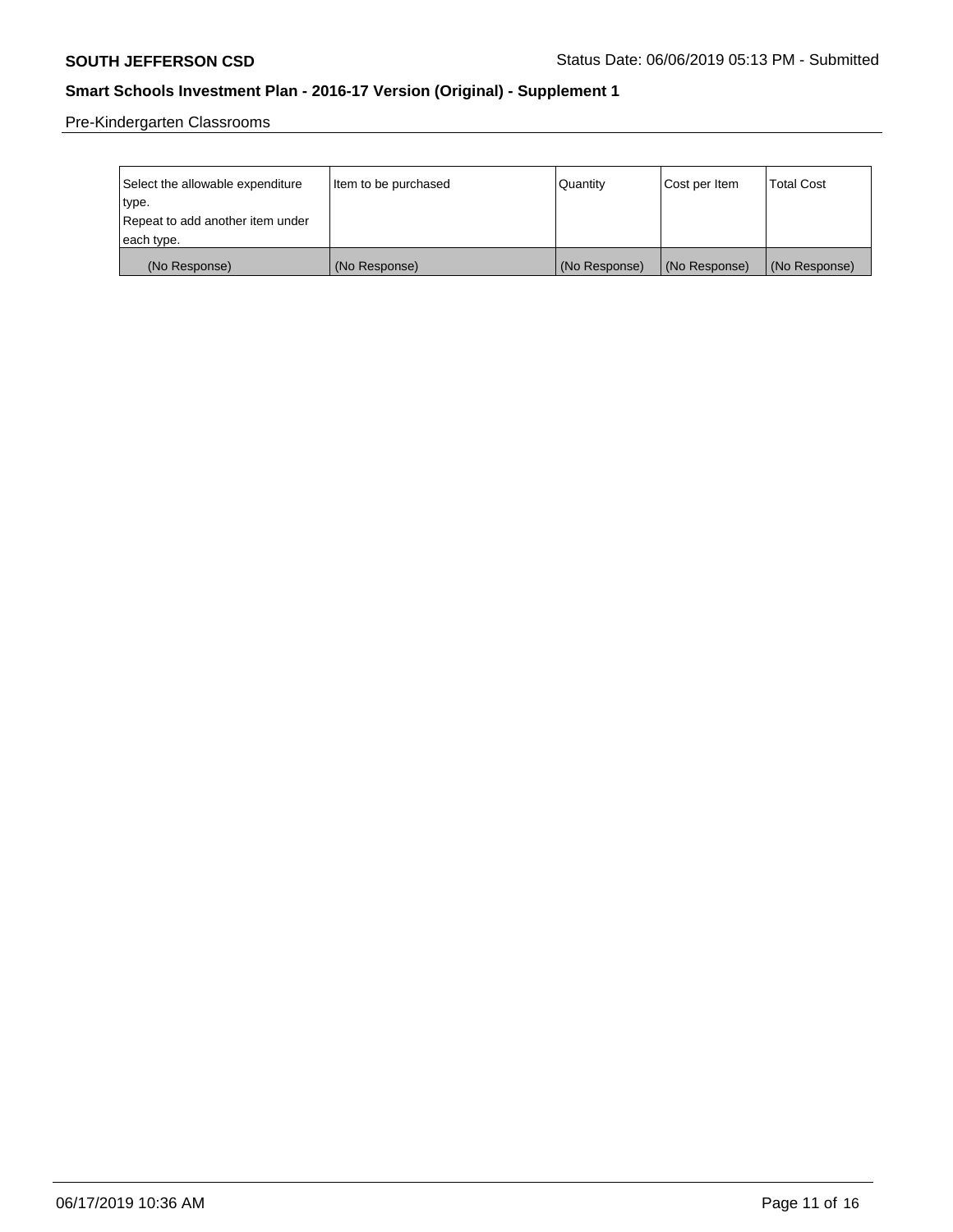Replace Transportable Classrooms

**1. Describe the district's plan to construct, enhance or modernize education facilities to provide high-quality instructional space by replacing transportable classrooms.**

(No Response)

**2. All plans and specifications for the erection, repair, enlargement or remodeling of school buildings in any public school district in the State must be reviewed and approved by the Commissioner. Districts that plan capital projects using their Smart Schools Bond Act funds will undergo a Preliminary Review Process by the Office of Facilities Planning.**

**Please indicate on a separate row each project number given to you by the Office of Facilities Planning.**

| Project Number |  |
|----------------|--|
|                |  |
| (No Response)  |  |

**3. For large projects that seek to blend Smart Schools Bond Act dollars with other funds, please note that Smart Schools Bond Act funds can be allocated on a pro rata basis depending on the number of new classrooms built that directly replace transportable classroom units.**

**If a district seeks to blend Smart Schools Bond Act dollars with other funds describe below what other funds are being used and what portion of the money will be Smart Schools Bond Act funds.**

(No Response)

**4. If you have made an allocation for Replace Transportable Classrooms, complete this table. Note that the calculated Total at the bottom of the table must equal the Total allocation for this category that you entered in the SSIP Overview overall budget.**

|                                                | Sub-Allocation |
|------------------------------------------------|----------------|
| Construct New Instructional Space              | (No Response)  |
| Enhance/Modernize Existing Instructional Space | (No Response)  |
| <b>Other Costs</b>                             | (No Response)  |
| Totals:                                        | 0              |

**5. Please detail the type, quantity, per unit cost and total cost of the eligible items under each sub-category. This is especially important for any expenditures listed under the "Other" category. All expenditures must be capital-bond eligible to be reimbursed through the SSBA. If you have any questions, please contact us directly through smartschools@nysed.gov.**

| Select the allowable expenditure | Item to be purchased | l Quantitv    | Cost per Item | <b>Total Cost</b> |
|----------------------------------|----------------------|---------------|---------------|-------------------|
| type.                            |                      |               |               |                   |
| Repeat to add another item under |                      |               |               |                   |
| each type.                       |                      |               |               |                   |
| (No Response)                    | (No Response)        | (No Response) | (No Response) | (No Response)     |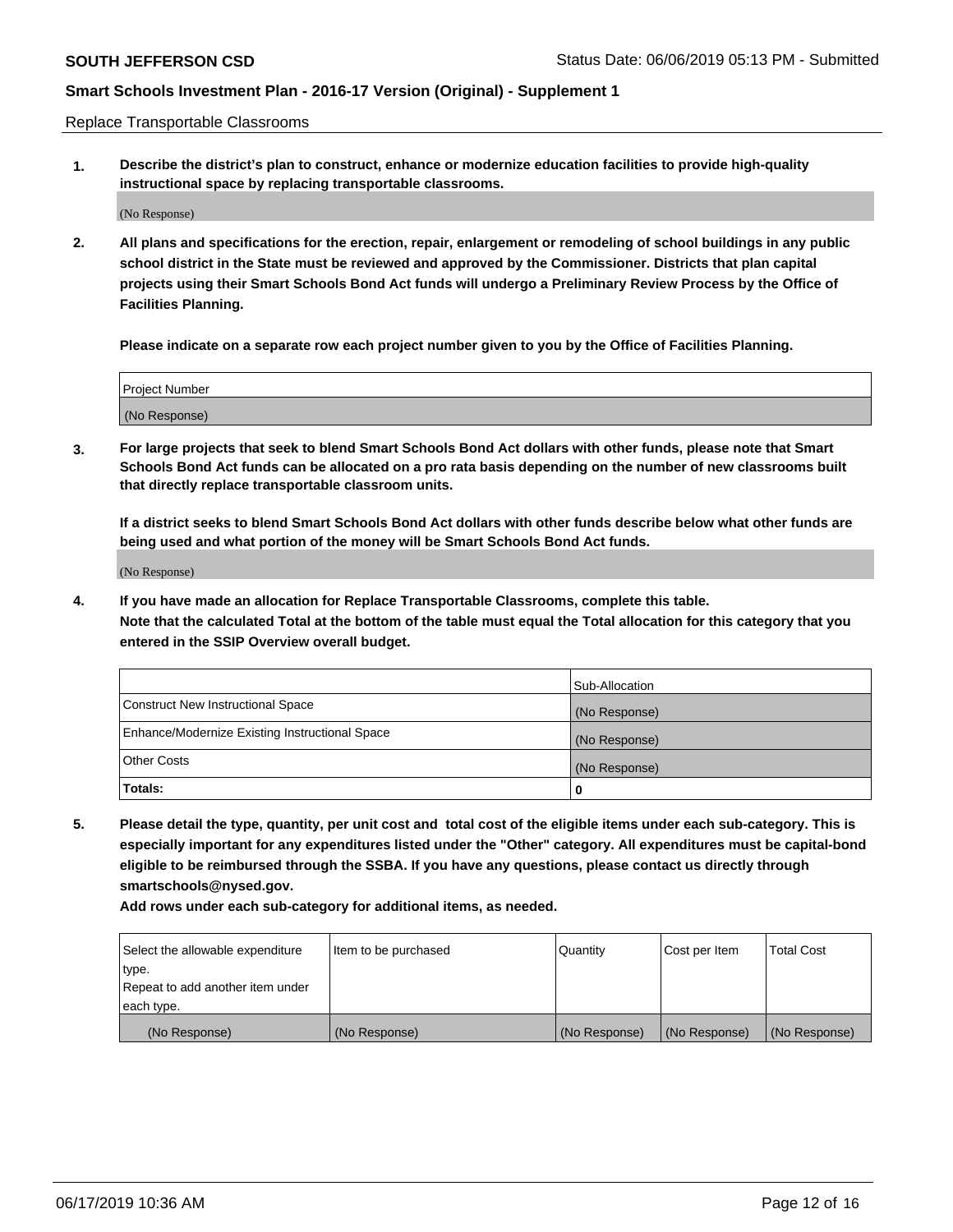#### High-Tech Security Features

### **1. Describe how you intend to use Smart Schools Bond Act funds to install high-tech security features in school buildings and on school campuses.**

South Jefferson Central Schools believes that every child is more successful when they learn in a safe and secure environment. With this application, South Jefferson wishes to improve two components of their safety and security systems.

The first component that the district wishes to improve is the emergency notification system. Currently, the district is served by an antiquated analog public address system that they depend on during emergencies. This system is over 10 years old. While that wouldn't normally be a crisis, the company has discontinued this product and no longer provides replacement parts. This puts the district in a vulnerable situation. There are areas in the district that aren't served by this system, and areas where the service is minimal. The district is proposing replacing this system with an IP based system. Every room will be serviced by a digital display and audio unit. These units include a 16 inch digital display to comply with the American with Disabilities requirements and an 5 amp audio speaker. Unlike traditional systems that have one amplifier at the head end which is then divided, and re-divided, and re-divided again, these units have a 5 amp amplifier in each unit that generates the audio component of emergency notifications. The digital display could show pre-loaded messages like "shelter in place." The units also have flashing strobe lights that get student's attention when an emergency or drill is occurring.

The second component that the district wishes to address is their video security system. South Jefferson currently has a video security system. The problem is the limitations of the existing system. The recording server only has the capacity to store a small amount of content. It also has no capacity for extended storage of events. The district is proposing purchase new video storage servers with the capacity to save a month of all camera recordings. In addition, they could save specific events indefinitely. They would also like to expand the number of cameras that they have covering the campus. They wish to install high resolution cameras that allow them to see details of events on the campus areas. These cameras allow them to zoom in on specific items and identify them.

**2. All plans and specifications for the erection, repair, enlargement or remodeling of school buildings in any public school district in the State must be reviewed and approved by the Commissioner. Districts that plan capital projects using their Smart Schools Bond Act funds will undergo a Preliminary Review Process by the Office of Facilities Planning.** 

**Please indicate on a separate row each project number given to you by the Office of Facilities Planning.**

| Project Number        |  |
|-----------------------|--|
| 22-01-01-04-7-999-BA1 |  |

- **3. Was your project deemed eligible for streamlined Review?**
	- Yes

 $\square$  No

**3a. Districts with streamlined projects must certify that they have reviewed all installations with their licensed architect or engineer of record, and provide that person's name and license number. The licensed professional must review the products and proposed method of installation prior to implementation and review the work during and after completion in order to affirm that the work was code-compliant, if requested.**

By checking this box, you certify that the district has reviewed all installations with a licensed architect or engineer of record.

**4. Include the name and license number of the architect or engineer of record.**

| Name            | License Number |
|-----------------|----------------|
| Nick Signorelli | 24017          |

**5. If you have made an allocation for High-Tech Security Features, complete this table. Note that the calculated Total at the bottom of the table must equal the Total allocation for this category that you entered in the SSIP Overview overall budget.**

|                                                      | Sub-Allocation |
|------------------------------------------------------|----------------|
| Capital-Intensive Security Project (Standard Review) |                |
| Electronic Security System                           |                |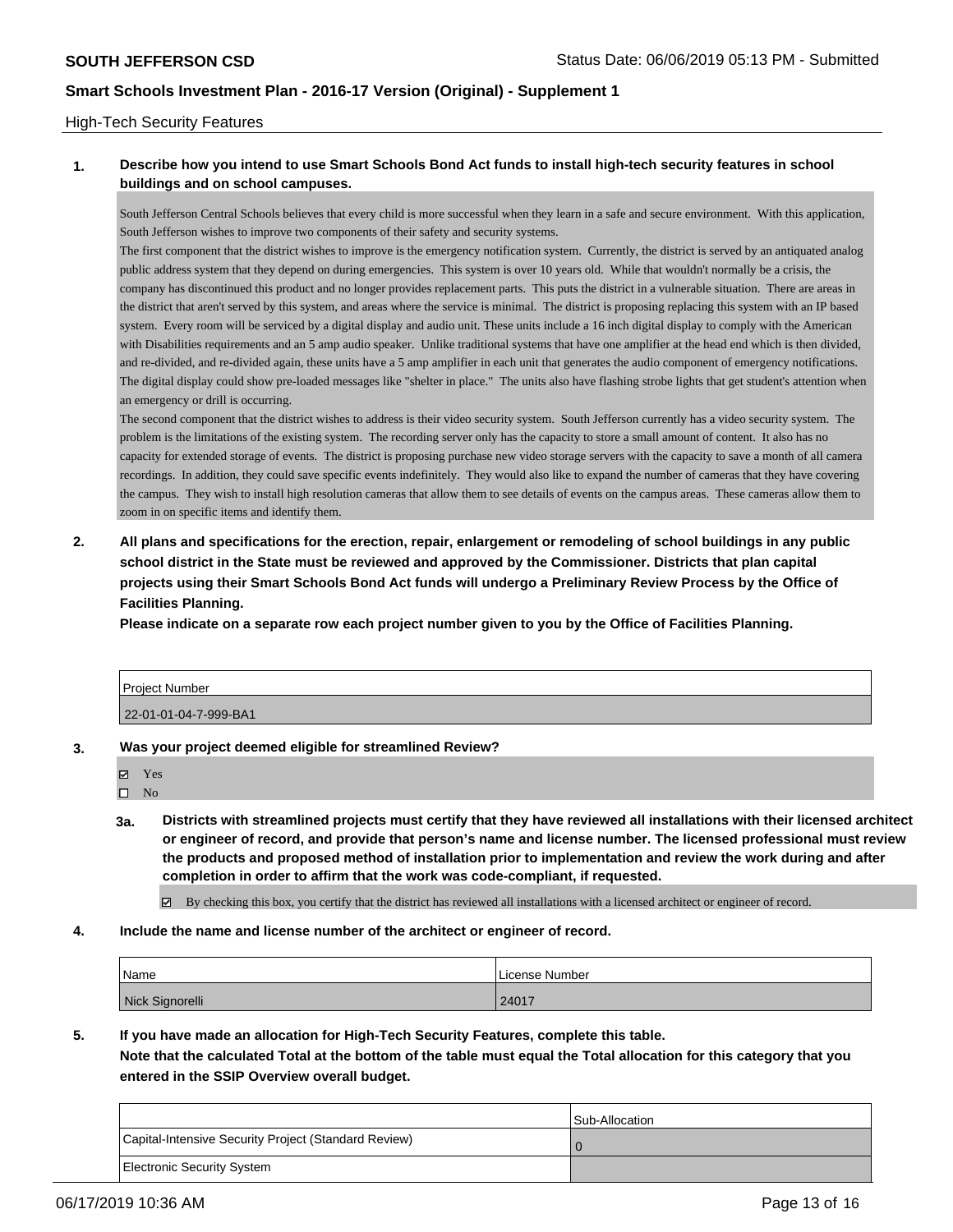High-Tech Security Features

|                                 | Sub-Allocation |
|---------------------------------|----------------|
|                                 | 729,253        |
| <b>Entry Control System</b>     | $\Omega$       |
| Approved Door Hardening Project | $\Omega$       |
| <b>Other Costs</b>              | $\Omega$       |
| <b>Totals:</b>                  | 729,253        |

**6. Please detail the type, quantity, per unit cost and total cost of the eligible items under each sub-category. This is especially important for any expenditures listed under the "Other" category. All expenditures must be capital-bond eligible to be reimbursed through the SSBA. If you have any questions, please contact us directly through smartschools@nysed.gov.**

| Select the allowable expenditure<br>type.<br>Repeat to add another item under<br>each type. | Item to be purchased                                                                                                                                                                         | Quantity | Cost per Item | <b>Total Cost</b> |
|---------------------------------------------------------------------------------------------|----------------------------------------------------------------------------------------------------------------------------------------------------------------------------------------------|----------|---------------|-------------------|
| <b>Electronic Security System</b>                                                           | <b>Advanced Network Devices: Back Box</b><br>for IPSCM-RM (Single)                                                                                                                           | 56.00    | 34            | 1,904             |
| <b>Electronic Security System</b>                                                           | <b>Advanced Network Devices: Drop</b><br>Ceiling Brackets for IPSCM-RM<br>(Single)                                                                                                           | 56.00    | 35            | 1,960             |
| <b>Electronic Security System</b>                                                           | <b>Advanced Network Devices: IP Ceiling</b><br>Speaker Pair Audio Only (Round, 10-<br>5/8"), 1-way Audio, 1x IP/1x Regular<br>master/slave, PoE/SIP, back can or tile<br>bridge not included | 160.00   | 441           | 70,560            |
| <b>Electronic Security System</b>                                                           | <b>Advanced Network Devices: IP Clock</b><br>with Flashers (Large), 2-way Audio,<br>PoE/SIP, 22" long overall, SS<br>construction, Includes Enclosure                                        | 178.00   | 1,127         | 200,600           |
| <b>Electronic Security System</b>                                                           | <b>Advanced Network Devices: IP Extra</b><br>Large Signboard with Flashers, 2-way<br>Audio, PoE/SIP, 54" long overall, SS<br>construction, Includes Enclosure                                | 7.00     | 1,568         | 10,976            |
| <b>Electronic Security System</b>                                                           | <b>Advanced Network Devices: IP</b><br>Outdoor Paging Horn (Surface Mount),<br>1-Way Audio, PoE/SIP, Includes IP54<br><b>Rated Enclosure</b>                                                 | 12.00    | 588           | 7,056             |
| <b>Electronic Security System</b>                                                           | <b>Advanced Network Devices: IP</b><br>Speaker Audio Only (Flush Mount), 2-<br>way Audio, PoE/SIP, Includes<br>Enclosure                                                                     | 55.00    | 441           | 24,255            |
| <b>Electronic Security System</b>                                                           | Avigilon: 7K (30 MP) H.264 HD Pro<br>with LightCatcher Technology                                                                                                                            | 9.00     | 8,950         | 80,550            |
| <b>Electronic Security System</b>                                                           | Avigilon: 7K (30 MP) H.264 HD Pro<br>with LightCatcher Technology                                                                                                                            | 2.00     | 11,944        | 23,888            |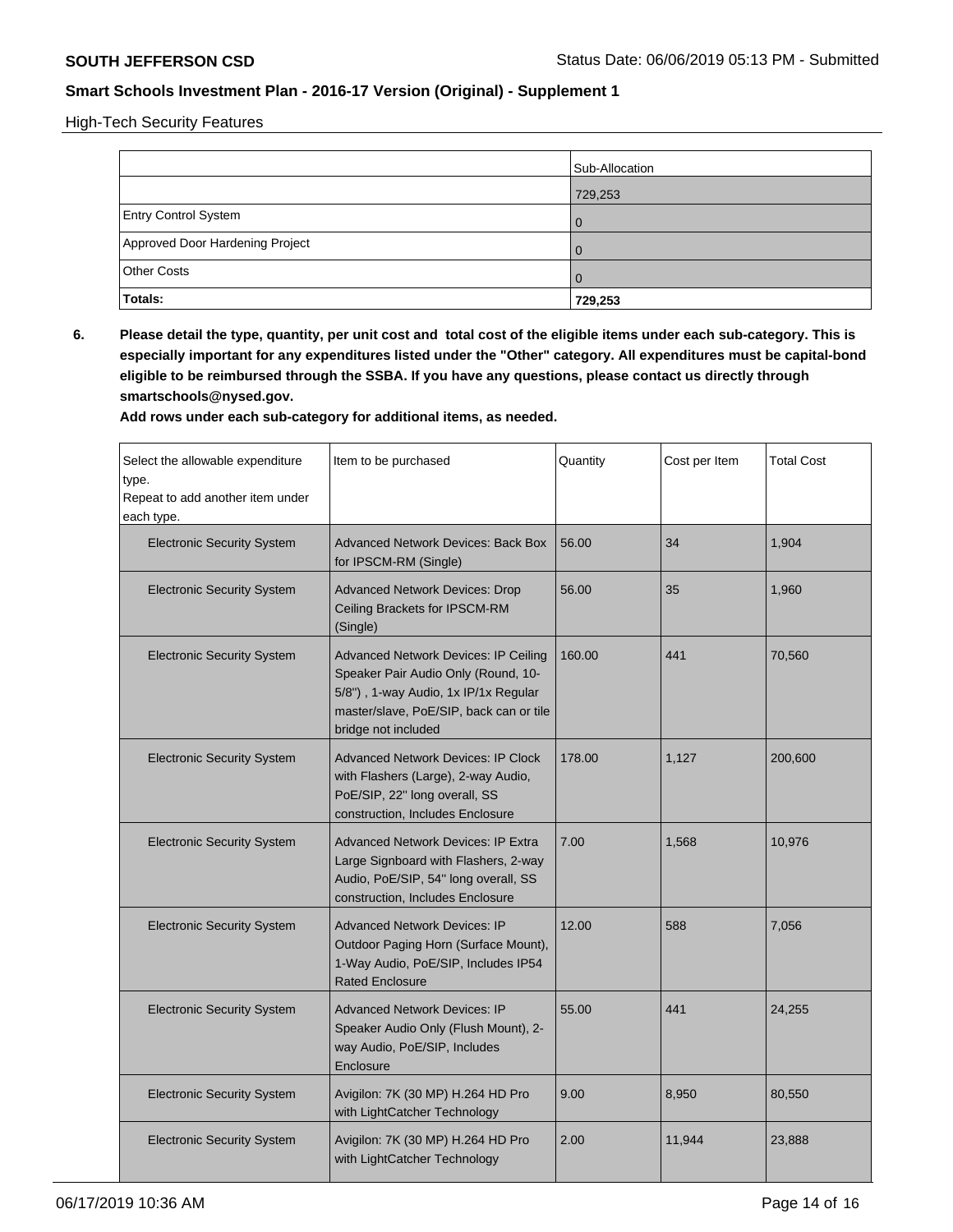High-Tech Security Features

| Select the allowable expenditure<br>type.<br>Repeat to add another item under<br>each type. | Item to be purchased                                                                                                                                                           | Quantity | Cost per Item | <b>Total Cost</b> |
|---------------------------------------------------------------------------------------------|--------------------------------------------------------------------------------------------------------------------------------------------------------------------------------|----------|---------------|-------------------|
| <b>Electronic Security System</b>                                                           | Avigilon: Large Format Enclosure for<br>HD IP Pro Cameras with<br>12VDC/24VAC Heater, Wall Bracket<br>and Sunshield, Max combined camera<br>and lens length is 12.8" (32.5 cm) | 9.00     | 372           | 3,348             |
| <b>Electronic Security System</b>                                                           | Avigilon: Optional PoE+ power<br>module, Powers full camera enclosure<br>features & camera with a single<br>Ethernet connection                                                | 9.00     | 210           | 1,890             |
| <b>Electronic Security System</b>                                                           | Avigilon: Reinforcing wall mount<br>adapter for ES-HD-HWS-SM, ES-HD-<br>HWS, ES-HD-CWS, ES-HD-HWS-LG<br>& ES-HD-CWS-LG                                                         | 9.00     | 36            | 324               |
| <b>Electronic Security System</b>                                                           | Avigilon: Sigma, 35mm, f/1.4, Auto-Iris                                                                                                                                        | 9.00     | 1,857         | 16,713            |
| <b>Electronic Security System</b>                                                           | Avigilon: Single port Gigabit 802.3at<br>PoE Plus injector, Class 4 - NA power<br>cord                                                                                         | 16.00    | 67            | 1,072             |
| <b>Electronic Security System</b>                                                           | Day Automation: Exterior IP Camera<br><b>Termination Kit</b>                                                                                                                   | 18.00    | 98            | 1,764             |
| <b>Electronic Security System</b>                                                           | Day Automation: Interior IP Camera<br><b>Termination Kit</b>                                                                                                                   | 268.00   | 28            | 7,504             |
| <b>Electronic Security System</b>                                                           | Day Automation: Network Video<br>Server, 2U Rack Mount, 137 TB, and<br>Academic Licensing, Includes<br>application configuration services.                                     | 1.00     | 29,087        | 29,087            |
| <b>Electronic Security System</b>                                                           | Day Automation: Network Video<br>Server, 2U Rack Mount, 84 TB, and<br>Academic Licensing, Includes<br>application configuration services.                                      | 2.00     | 19,167        | 38,334            |
| <b>Electronic Security System</b>                                                           | Installation                                                                                                                                                                   | 1.00     | 108,375       | 108,375           |
| <b>Electronic Security System</b>                                                           | <b>Professional Services for</b><br>Engineering/Programming/Proj<br>Management/Checkout                                                                                        | 1.00     | 78,093        | 78,093            |
| <b>Electronic Security System</b>                                                           | Singlewire: 1 Year Maintenance<br>License Per Endpoint - 250 User Tier<br>Required for Year of Purchase                                                                        | 500.00   | 6             | 3,000             |
| <b>Electronic Security System</b>                                                           | Singlewire: InformaCast Advanced<br>Notification Endpoint Licensing - 250<br>License Bundle (includes first 90 Days<br>of maintenance)                                         | 2.00     | 9.000         | 18,000            |